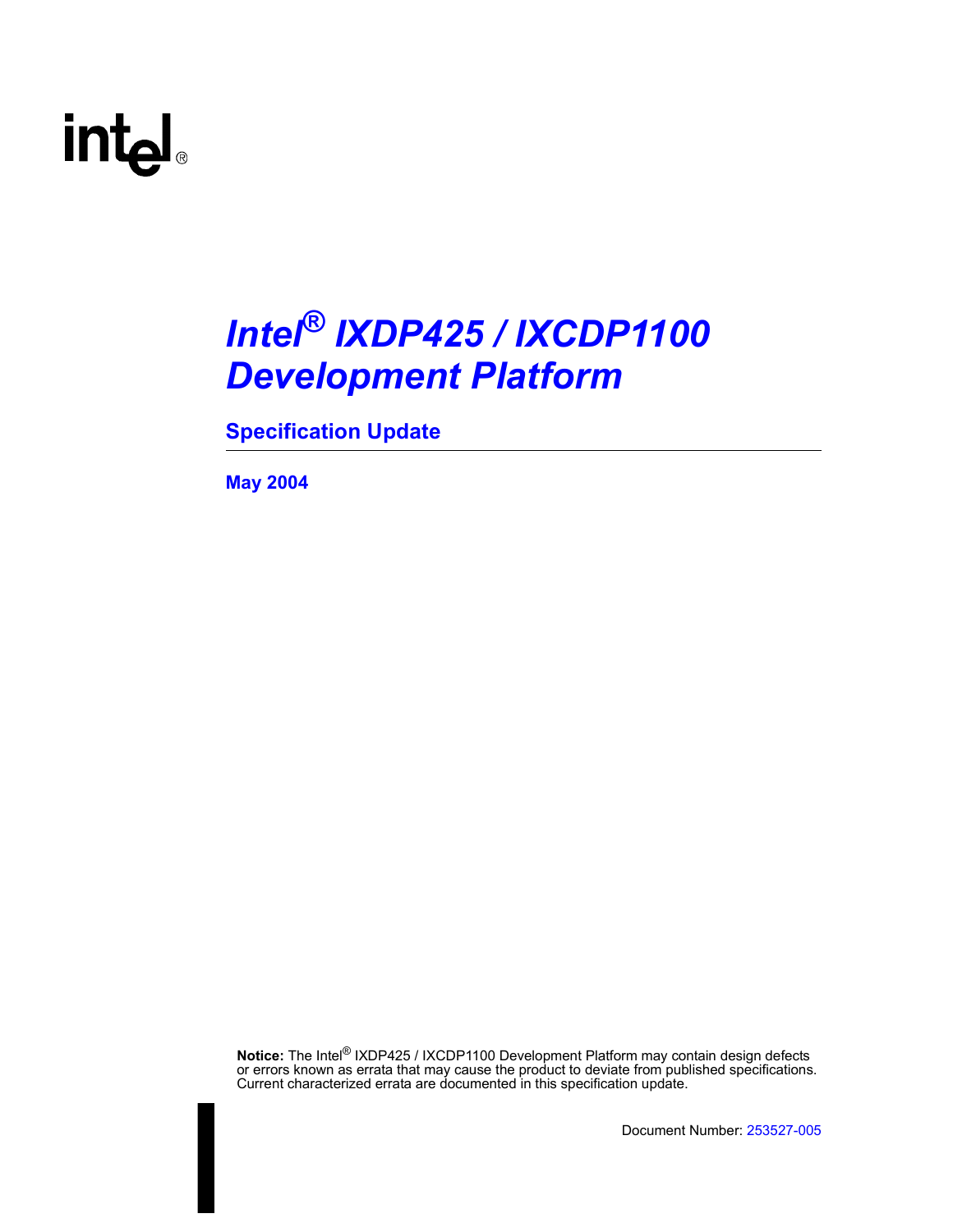INFORMATION IN THIS DOCUMENT IS PROVIDED IN CONNECTION WITH INTEL® PRODUCTS. EXCEPT AS PROVIDED IN INTEL'S TERMS AND CONDITIONS OF SALE FOR SUCH PRODUCTS, INTEL ASSUMES NO LIABILITY WHATSOEVER, AND INTEL DISCLAIMS ANY EXPRESS OR IMPLIED WARRANTY RELATING TO SALE AND/OR USE OF INTEL PRODUCTS, INCLUDING LIABILITY OR WARRANTIES RELATING TO FITNESS FOR A PARTICULAR PURPOSE, MERCHANTABILITY, OR INFRINGEMENT OF ANY PATENT, COPYRIGHT, OR OTHER INTELLECTUAL PROPERTY RIGHT.

Intel Corporation may have patents or pending patent applications, trademarks, copyrights, or other intellectual property rights that relate to the presented subject matter. The furnishing of documents and other materials and information does not provide any license, express or implied, by estoppel or otherwise, to any such patents, trademarks, copyrights, or other intellectual property rights.

Intel products are not intended for use in medical, life saving, life sustaining, critical control or safety systems, or in nuclear facility applications.

Intel may make changes to specifications and product descriptions at any time, without notice.

Designers must not rely on the absence or characteristics of any features or instructions marked "reserved" or "undefined." Intel reserves these for future definition and shall have no responsibility whatsoever for conflicts or incompatibilities arising from future changes to them.

The Intel<sup>®</sup> IXDP425 / IXCDP1100 Development Platform may contain design defects or errors known as errata which may cause the product to deviate from published specifications. Current characterized errata are available on request.

Contact your local Intel sales office or your distributor to obtain the latest specifications and before placing your product order.

Copies of documents which have an order number and are referenced in this document, or other Intel literature, may be obtained by calling 1-800-548-4725, or by visiting Intel's website at http://www.intel.com.

BunnyPeople, CablePort, Celeron, Chips, Dialogic, DM3, EtherExpress, ETOX, FlashFile, i386, i486, i960, iCOMP, InstantlP, Intel, Intel Centrino, Intel<br>Centrino logo, Intel logo, Intel386, Intel486, Intel740, IntelDX2, Inte NetStructure, Intel SingleDriver, Intel SpeedStep, Intel StrataFlash, Intel Xeon, Intel XScale, IPLink, Itanium, MCS, MMX, MMX logo, Optimizer logo, OverDrive, Paragon, PDCharm, Pentium, Pentium II Xeon, Pentium III Xeon, Performance at Your Command, RemoteExpress, SmartDie, Solutions960, Sound Mark, StorageExpress, The Computer Inside., The Journey Inside, TokenExpress, VTune, and Xircom are trademarks or registered trademarks of Intel Corporation or its subsidiaries in the United States and other countries.

\*Other names and brands may be claimed as the property of others.

Copyright © Intel Corporation 2004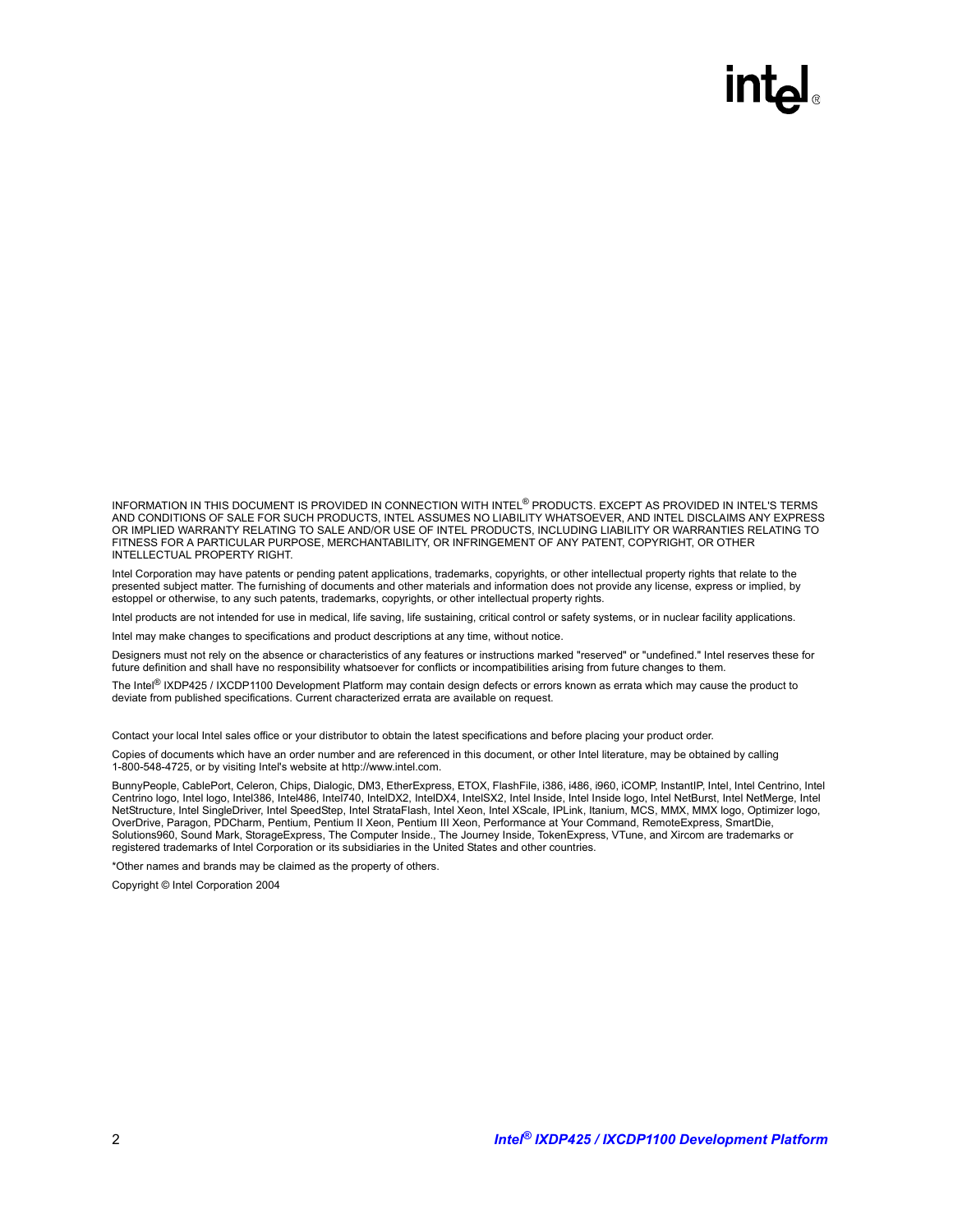# int<sub>e</sub><br>Contents

| <b>Change Summary:</b> |  |
|------------------------|--|
|                        |  |
|                        |  |
|                        |  |
|                        |  |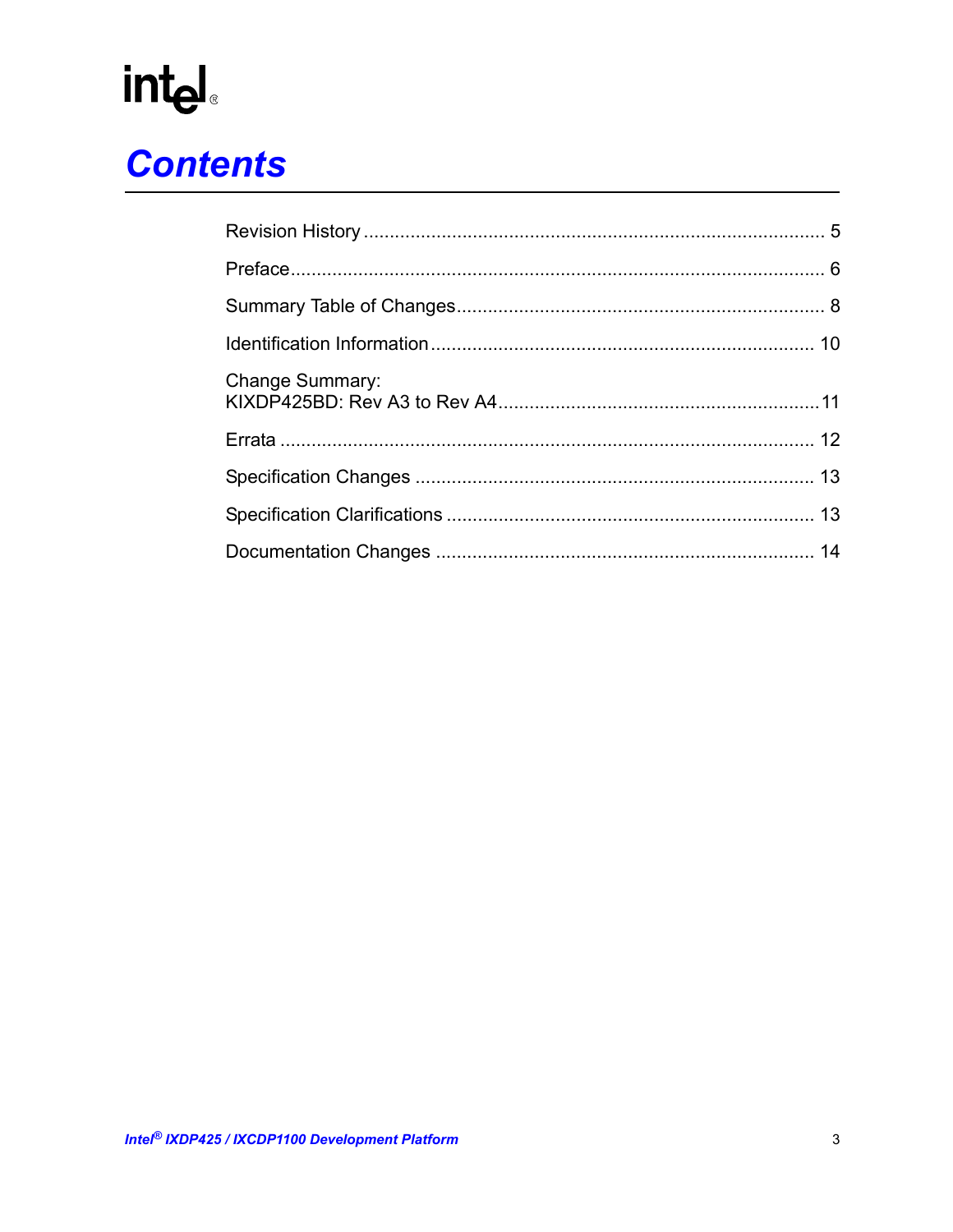**This page intentionally left blank.**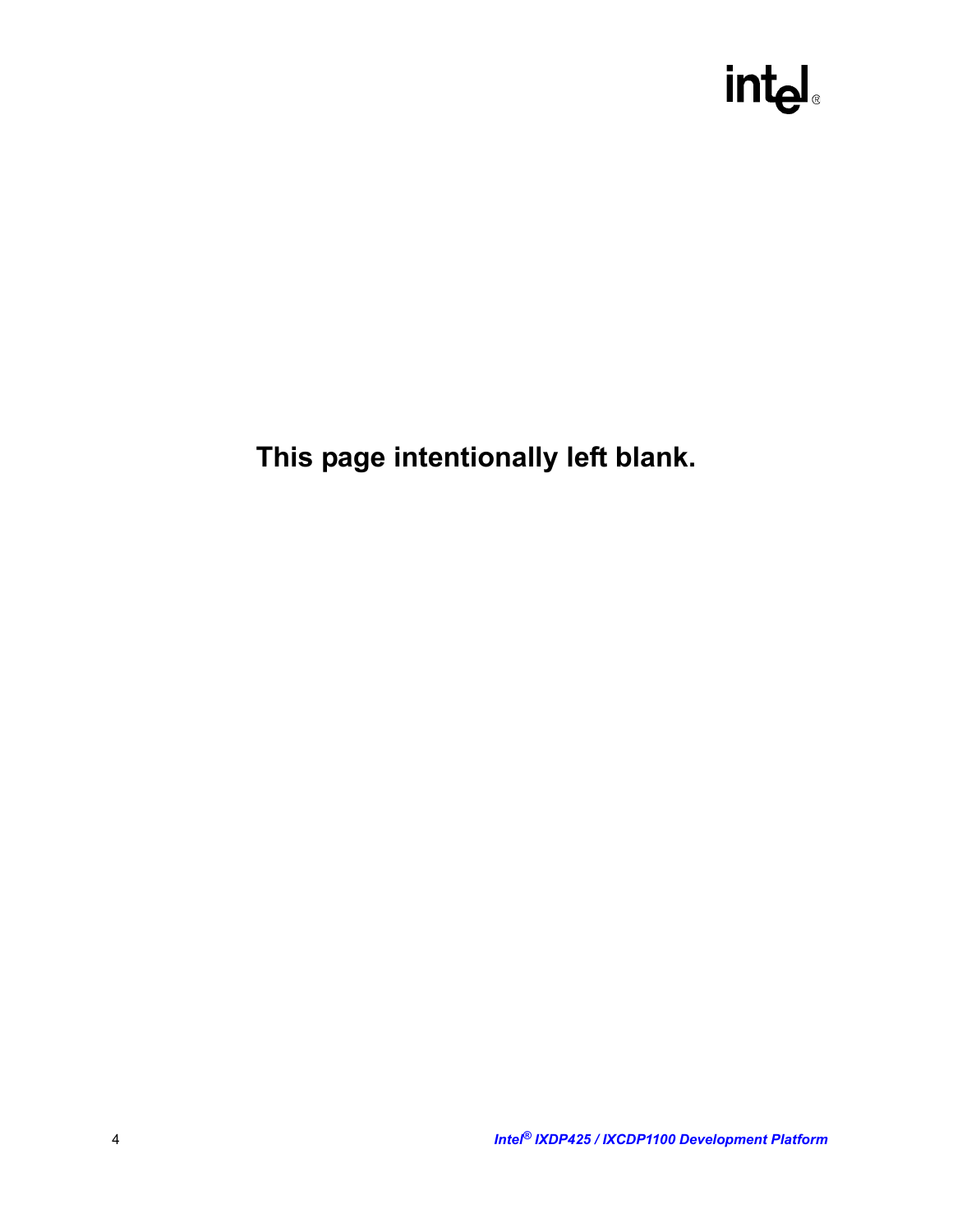### <span id="page-4-0"></span>*Revision History*

| <b>Date</b>      | <b>Version</b> | <b>Description</b>                                                      |
|------------------|----------------|-------------------------------------------------------------------------|
| May 2004         | 005            | Added Platform Revision A4 information. Removed Documentation Change 1. |
| November 2003    | 004            | Added Erratum 2.                                                        |
| October 2003     | 003            | Added Specification Change 2.                                           |
| August 2003      | 002            | Added Specification Change 1.                                           |
| <b>July 2003</b> | 001            | Errata 1 and Documentation Changes 1 and 2.                             |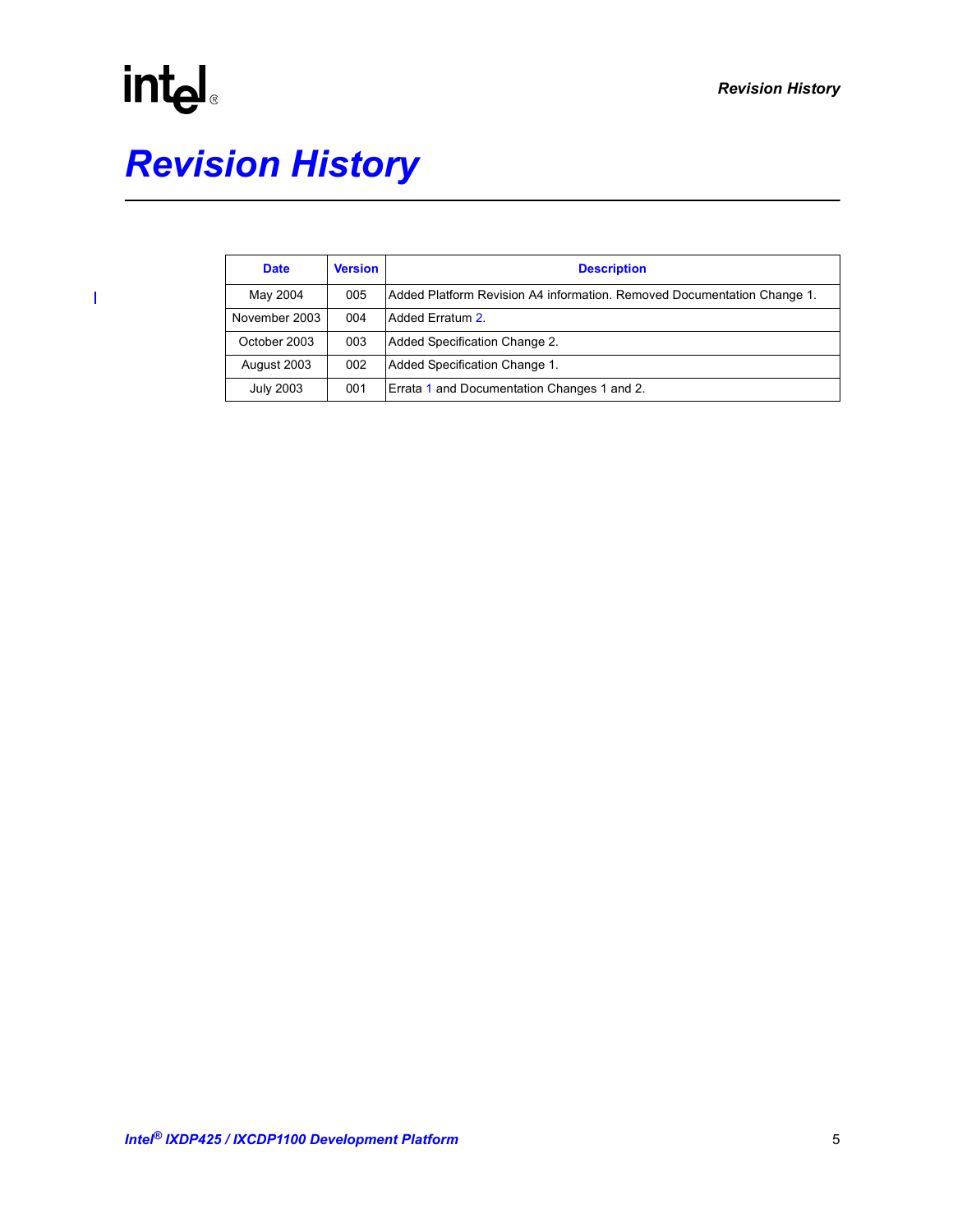

#### <span id="page-5-0"></span>*Preface*

This document is an update to the specifications contained in the Affected Documents/Related Documents table, below. This document is a compilation of device and documentation errata and specification clarifications and changes. It is intended for hardware system manufacturers and software developers of applications, operating systems, or tools.

This document may contain information that was not previously published.

#### **Affected Documents/Related Documents**

This document contains updates for the Intel® IXDP425 / IXCDP1100 Development Platform (KIXDP425BD) and related documentation.

The *Intel® IXP42X Product Line of Network Processors and IXC1100 Control Plane Processor Specification Update* and the *Intel® IXP400 Software Specification Update* are available for updates related to the *Intel® IXP42X Product Line of Network Processors and IXC1100 Control Plane Processor Datasheet*, *Intel® IXP42X Product Line of Network Processors and IXC1100 Control Plane Processor Developer's Manual*, and *Intel® IXP400 Software Programmer's Guide*.

| Title                                                                                                               | <b>Document</b><br><b>Number</b> |
|---------------------------------------------------------------------------------------------------------------------|----------------------------------|
| Intel <sup>®</sup> IXDP425 / IXCDP1100 Development Platform Quick Start Guide                                       | 253177                           |
| Intel <sup>®</sup> IXDP425 / IXCDP1100 Development Platform User's Guide                                            | 273743                           |
| Intel <sup>®</sup> IXDP425 / IXCDP1100 Development Platform Boot-Loader Flash Conversion Guide                      | 253201                           |
| Intel <sup>®</sup> IXDP425 / IXCDP1100 Development Platform Schematics                                              | N/A                              |
| Intel <sup>®</sup> IXDP425 Network Processor Development Platform Upgrade White Paper                               | 252779                           |
| Intel® IXP42X Product Line of Network Processors and IXC1100 Control Plane Processor<br>Datasheet                   | 252479                           |
| Intel® IXP42X Product Line of Network Processors and IXC1100 Control Plane Processor<br>Developer's Manual          | 252480                           |
| Intel® IXP42X Product Line of Network Processors and IXC1100 Control Plane Processor<br><b>Specification Update</b> | 252702                           |
| Intel <sup>®</sup> IXP400 Software Programmer's Guide                                                               | 252539                           |
| Intel <sup>®</sup> IXP400 Software Specification Update                                                             | 273795                           |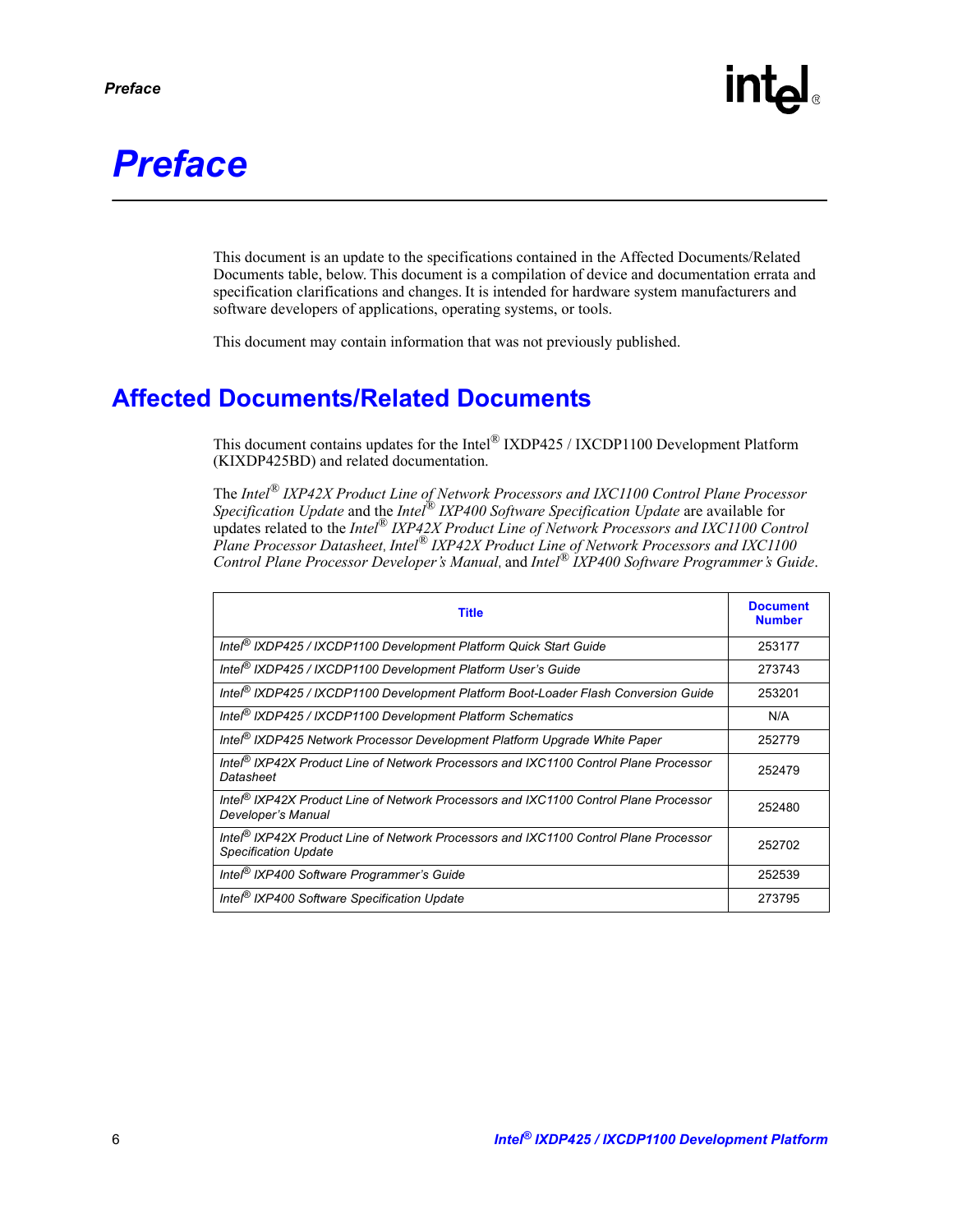#### **Nomenclature**

**Errata** are design defects or errors. These may cause the Intel® IXDP425 / IXCDP1100 Development Platforms' behavior to deviate from published specifications. Hardware and software designed to be used with any given board revision must assume that all errata documented for that board revision are present on all devices.

**Specification Changes** are modifications to the currently published specifications. These changes will be incorporated in any new release of the specification.

**Specification Clarifications** describe a specification in greater detail or further highlight a specification's impact to a complex design situation. These clarifications will be incorporated in any new release of the specification.

**Documentation Changes** include typos, errors, or omissions from the currently published specifications. These will be incorporated in any new release of the specification.

*Note:* Errata remain in the specification update throughout the product's life cycle, or until a particular stepping is no longer commercially available. Under these circumstances, errata removed from the specification update are archived and available upon request. Specification changes, specification clarifications, and documentation changes are removed from the specification update when the appropriate changes are made to the appropriate product specification or user documentation (quick start guide, users' guides, etc.).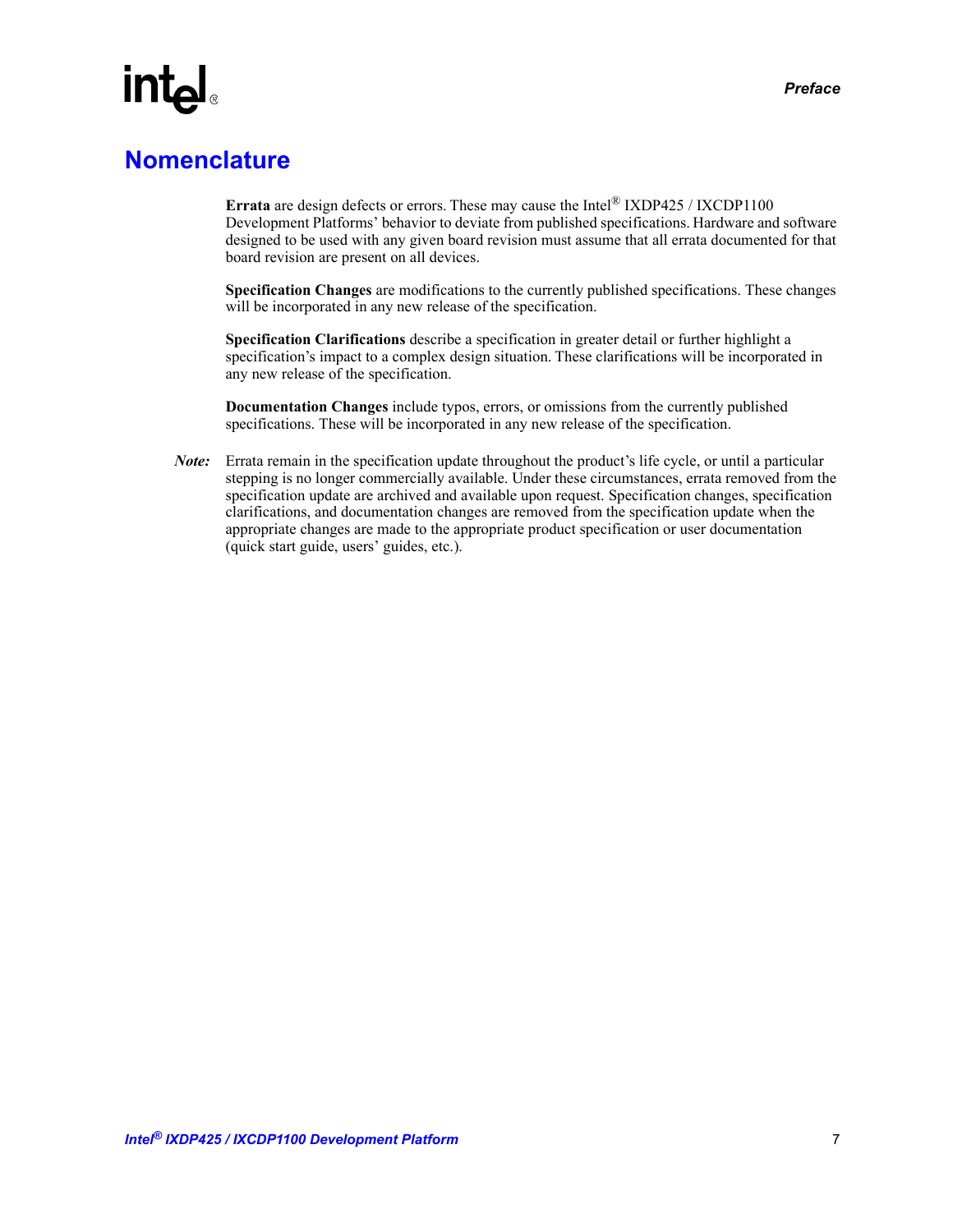

#### <span id="page-7-0"></span>*Summary Table of Changes*

The following table indicates the errata, specification changes, specification clarifications, or documentation changes that apply to the Intel® IXDP425 / IXCDP1100 Development Platform. Intel may fix some of the errata in a future stepping of the component and account for the other outstanding issues through documentation or specification changes as noted. This table uses the following notations:

#### **Codes Used in Summary Table**

#### **Stepping**

| $X$ :           | Errata exists in the revision indicated. Specification Change or<br>Clarification that applies to this revision. |
|-----------------|------------------------------------------------------------------------------------------------------------------|
| (No mark)       |                                                                                                                  |
| or (Blank box): | This erratum is fixed in listed revision or specification change does not<br>apply to listed revision.           |
| (Page):         | Page location of item in this document.                                                                          |
| Doc:            | Document change or update will be implemented.                                                                   |
| Plan fix:       | This erratum may be fixed in a future revision of the component.                                                 |
| Fixed:          | This erratum has been previously fixed.                                                                          |
| NoFix:          | There are no plans to fix this erratum.                                                                          |
|                 |                                                                                                                  |

#### **Row**

**Page**

**Status**

A change bar to left of table row indicates this erratum is either new or modified from the previous version of the document.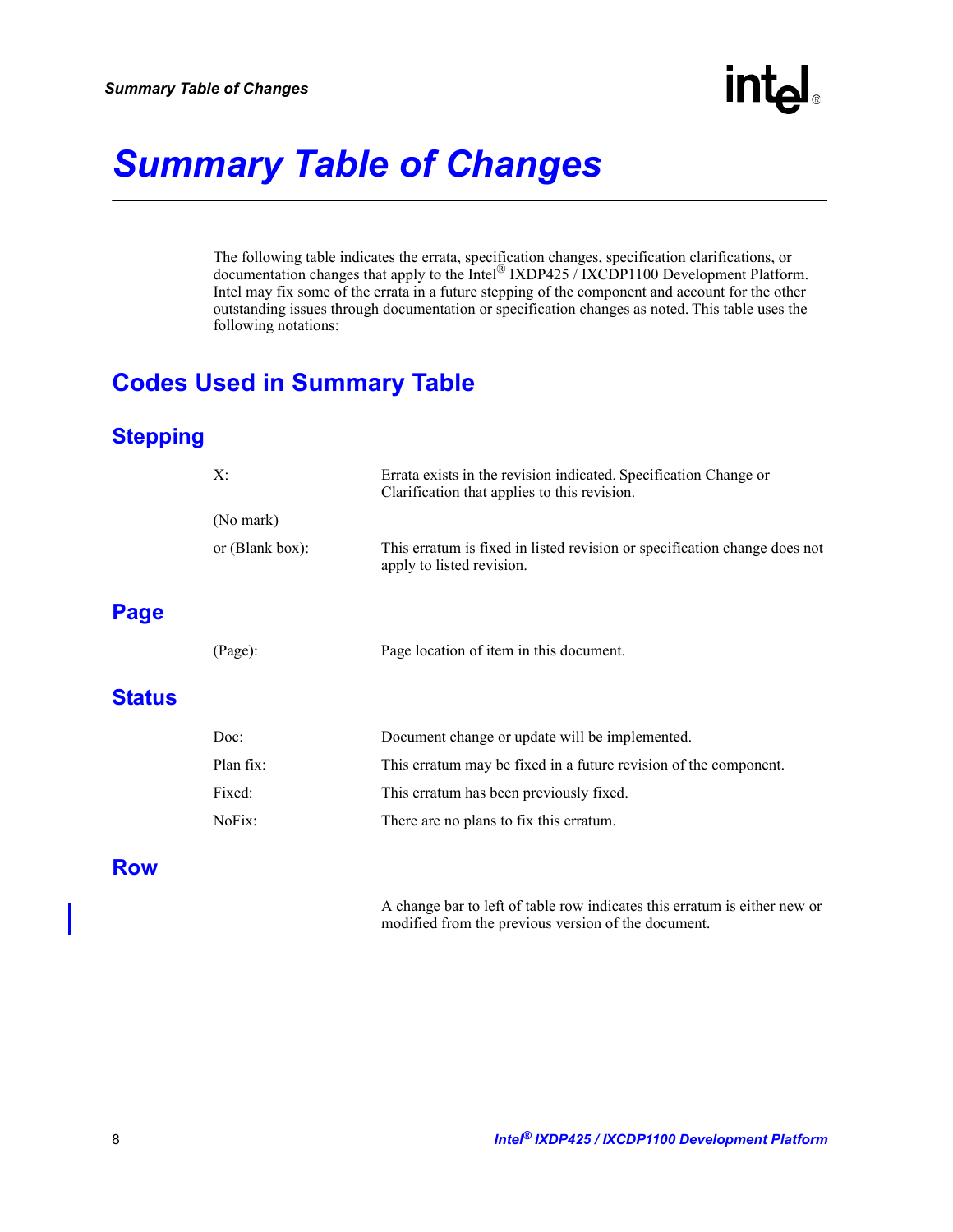

#### **Errata**

 $\overline{1}$ 

 $\mathbf{I}$ 

 $\mathbf{I}$  $\mathbf{I}$ 

 $\mathbf{I}$ 

| No. | <b>Revision</b><br>KIXDP425AD |    | <b>Revision</b><br>KIXDP425BD<br><b>Status</b><br>Page |    |                                                                             |  |                                                                                     | <b>Errata</b> |
|-----|-------------------------------|----|--------------------------------------------------------|----|-----------------------------------------------------------------------------|--|-------------------------------------------------------------------------------------|---------------|
|     | A <sub>1</sub>                | A2 | A <sub>3</sub>                                         | Α4 |                                                                             |  |                                                                                     |               |
|     | X                             | x  | X                                                      | X  | No Fix<br>12 <sup>2</sup>                                                   |  | USB is Not Configured by Host If USB Cable Is<br>Connected During Bootup (SCR 0930) |               |
| 2   | х                             | x  | x                                                      |    | RedBoot* NPE Ethernet Drivers May Fail to Load<br>12<br>Fixed<br>(SCR 2795) |  |                                                                                     |               |

#### **Specification Changes**

| No. | <b>Revision</b><br>KIXDP425AD KIXDP425BD |    | <b>Revision</b> |    | Page | <b>Status</b> | <b>Specification Changes</b> |
|-----|------------------------------------------|----|-----------------|----|------|---------------|------------------------------|
|     | A1                                       | A2 | A <sub>3</sub>  | AA |      |               |                              |
|     |                                          |    |                 |    |      |               | None                         |

#### **Specification Clarifications**

| No. | <b>Revision</b><br>KIXDP425AD |    | <b>Revision</b><br>KIXDP425BD |  | <b>Status</b><br>Page                             |       | <b>Specification Clarifications</b> |
|-----|-------------------------------|----|-------------------------------|--|---------------------------------------------------|-------|-------------------------------------|
|     | A1                            | A2 | A <sub>3</sub><br>A4          |  |                                                   |       |                                     |
|     | x                             | x  | X                             |  | <b>PWRON RESET N Clarification</b><br>13<br>Fixed |       |                                     |
| 2   | x                             | x  | X                             |  | 13                                                | Fixed | <b>JTG TRST N Clarification</b>     |

#### **Documentation Changes**

|  | No. Page Status | <b>Documentation Changes</b> |
|--|-----------------|------------------------------|
|  |                 | None                         |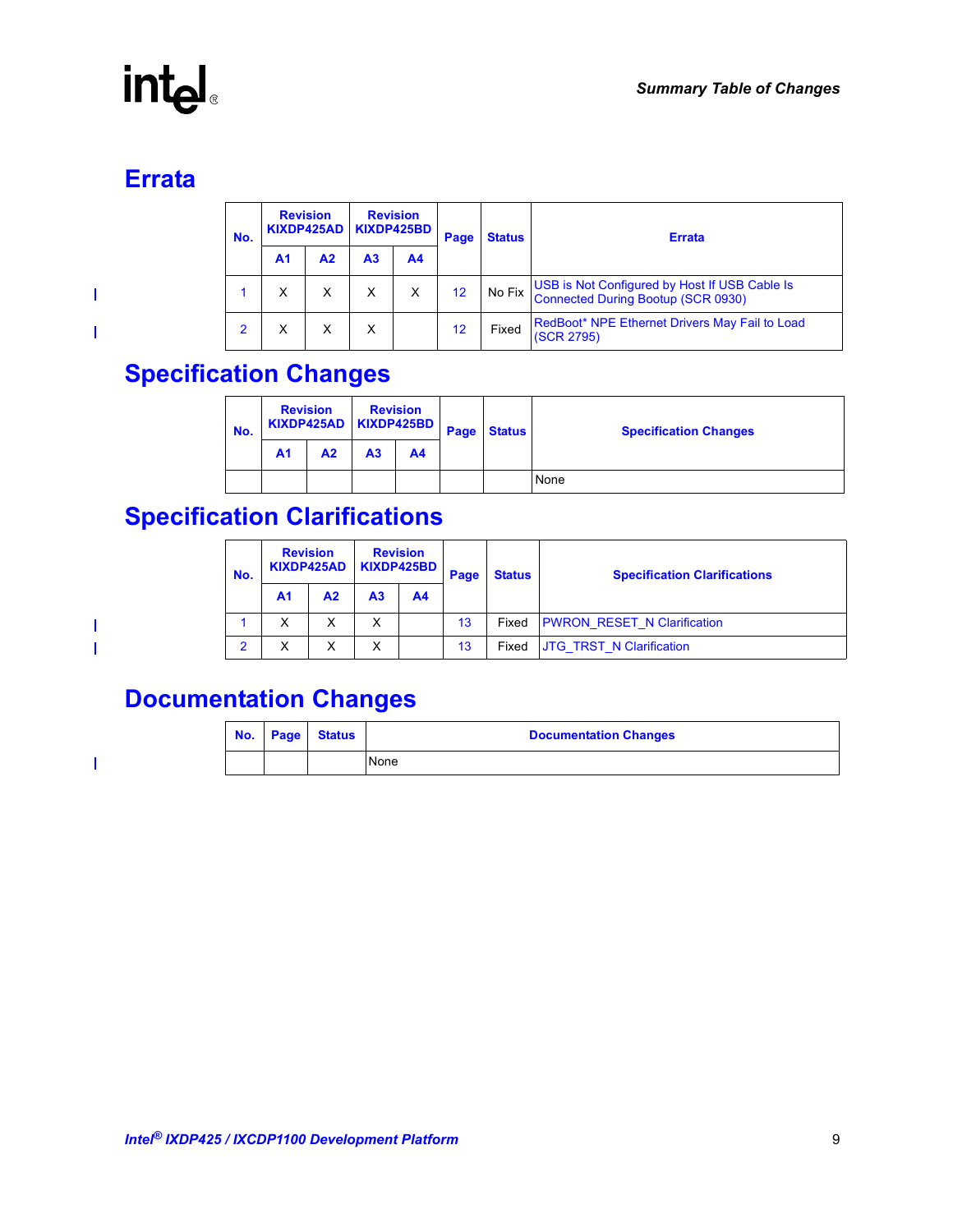### $In^{\prime}$

### <span id="page-9-0"></span>*Identification Information*

#### **Markings**

#### **Figure 1. Base Board Markings**



#### **Table 1. Part Numbers**

| <b>Device</b>                                               | Part #     | <b>MM#</b> |
|-------------------------------------------------------------|------------|------------|
| Intel <sup>®</sup> IXDP425 / IXCDP1100 Development Platform | KIXDP425BD | 855572     |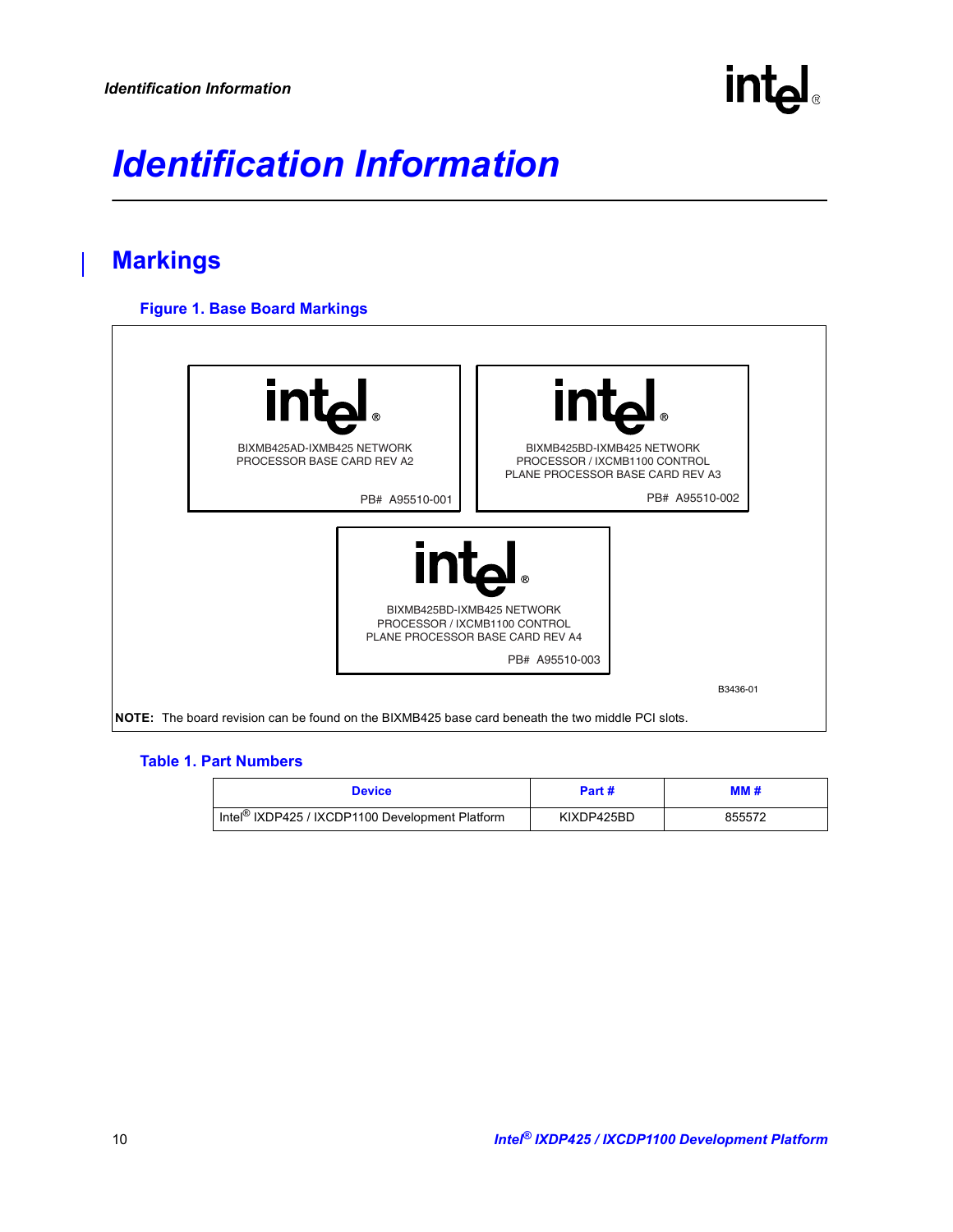#### <span id="page-10-0"></span>*Change Summary: KIXDP425BD: Rev A3 to Rev A4*

The KIXDP425BD has been updated from Rev A3 to Rev A4. This section will highlight the changes.

A design note was added to page 31 of the schematics for clarification purposes. The JTAG debug unit (or TAP controller) must be reset during power up. This will initialize the TAP controller state machine. The implementation of the JTAG\_TRST\_N signal was updated to be pulled low with a  $10-KΩ$  resistor to ground.

The PWRON\_RESET\_N circuitry was updated to show that PWRON\_RESET\_N must be driven to Vss during power up and then de-asserted to 1.3 V. For details, see the *Intel® IXP42X Product Line of Network Processors and IXC1100 Control Plane Processor Datasheet*.

A supervisor circuit was added to the 1.3V regulator to ensure that the 3.3V rail has stabilized before the 1.3V rail stabilizes.

The KIXDP425BD Rev A4 schematics are available in the 'documentation kit' that is available for download at:

<http://www.intel.com/design/network/products/npfamily/ixdp425.htm>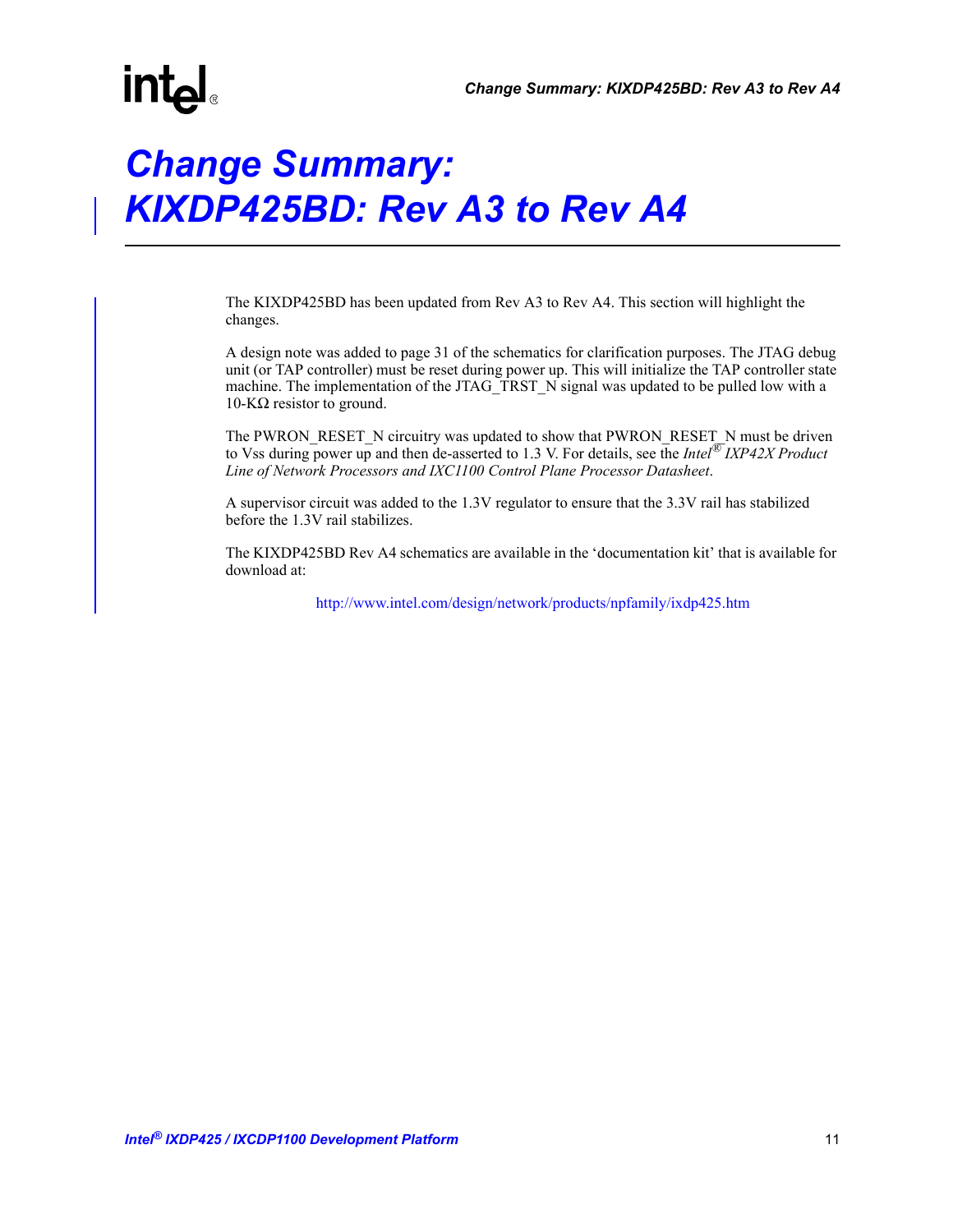

#### <span id="page-11-2"></span><span id="page-11-0"></span>*Errata*

<span id="page-11-1"></span>

| $\mathbf{1}$ .      | USB is Not Configured by Host If USB Cable Is Connected During Bootup<br>(SCR 0930)                                                                                                                                                                                                                       |
|---------------------|-----------------------------------------------------------------------------------------------------------------------------------------------------------------------------------------------------------------------------------------------------------------------------------------------------------|
| <b>Problem:</b>     | If the USB cable is connected during bootup, the host box immediately recognizes the device and<br>tries to address it. When this fails, the box gives up. When the board boots fully and the USB driver<br>is initialized, no signal is sent to the box so it does not attempt to re-address the device. |
| Implication:        | USB is not accessible if it is connected during boot-up.                                                                                                                                                                                                                                                  |
| <b>Workaround:</b>  | There are two work arounds for the Intel® IXDP425 / IXCDP1100 Development Platform:                                                                                                                                                                                                                       |
|                     | • Disconnect and reconnect the USB cable, so addressing will take place.                                                                                                                                                                                                                                  |
|                     | • Connect the USB cable after bootup.                                                                                                                                                                                                                                                                     |
|                     | A possible work around for customer designs would be to design a board-level circuit on/off switch<br>on the USB connector lines, controlled by software (for example, using GPIO).                                                                                                                       |
|                     | When the software is booted and the USB driver is initialized and enabled, this "switch" should be<br>flipped to cut off the USB link for a few milliseconds (around 100 ms). The switch then should be<br>flipped back— to reconnect it — and enumeration should occur.                                  |
|                     | This would have the very same effect as manually unplugging the cable and plugging it back,<br>except it would be done in software.                                                                                                                                                                       |
| <b>Status:</b>      | There is no fix planned for a future revision of this board.                                                                                                                                                                                                                                              |
| 2.                  | RedBoot* NPE Ethernet Drivers May Fail to Load (SCR 2795)                                                                                                                                                                                                                                                 |
| Problem:            | Due to an issue in the npe-epk v1.0 eCos package file, RedBoot v1.92 built with npe-epk v1.0 will<br>only load the NPE Ethernet driver if both NPE Ethernet ports are available on the device.                                                                                                            |
| <b>Implication:</b> | If an error occurs while loading either NPE Ethernet port, the driver will not be loaded. This means<br>the NPE Ethernet driver will never load on the Intel <sup>®</sup> IXP421 network processor due to the fact<br>that it only has one NPE Ethernet port.                                             |
| <b>Workaround:</b>  | Obtain RedBoot $v1.92p1$ (or higher) built with npe-epk $v1.1$ (or higher) that fixes this issue.                                                                                                                                                                                                         |

 $\mathbf{I}$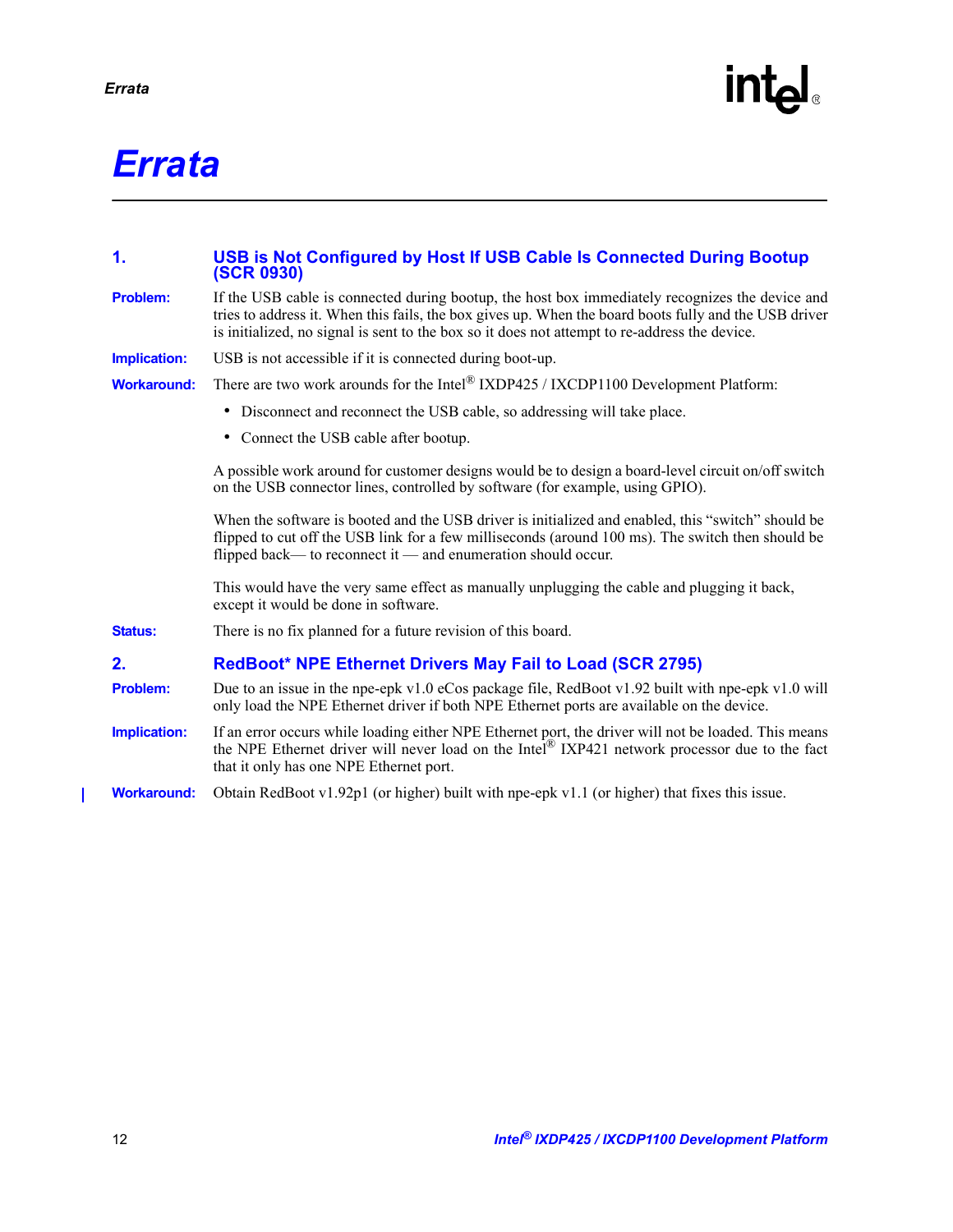### **intal**

## <span id="page-12-0"></span>*Specification Changes*

None.

#### <span id="page-12-1"></span>*Specification Clarifications*

#### <span id="page-12-2"></span>**1. PWRON\_RESET\_N Clarification**

**Issue:** The *Intel® IXDP425 / IXCDP1100 Development Platform Schematics* incorrectly drive the PWRON\_RESET\_N input pin to a 3.3-V level. The PWRON\_RESET\_ON input pin should be driven with a 1.3-V level, as specified in the *Intel® IXP42X Product Line of Network Processors and IXC1100 Control Plane Processor Datasheet*. The IXDP425 / IXCDP1100 platform functionality is not affected by this. Customers should design their boards to use the correct, 1.3-V level.

**Affected Docs:** *Intel® IXDP425 / IXCDP1100 Development Platform Schematics*

**Status:** Fixed.

 $\mathbf I$ 

#### <span id="page-12-3"></span>**2. JTG\_TRST\_N Clarification**

**Issue:** The *Intel® IXDP425 / IXCDP1100 Development Platform Schematics* incorrectly pull the JTG\_TRST\_N pin to a 3.3-V level. The JTG\_TRST\_N pin should be pulled low with a 10-KΩ resistor to ground, as specified in the *Intel*<sup>®</sup> *IXP42X Product Line of Network Processors and IXC1100 Control Plane Processor Datasheet*.

**Affected Docs:** *Intel® IXDP425 / IXCDP1100 Development Platform Schematics*

**Status:** Fixed.